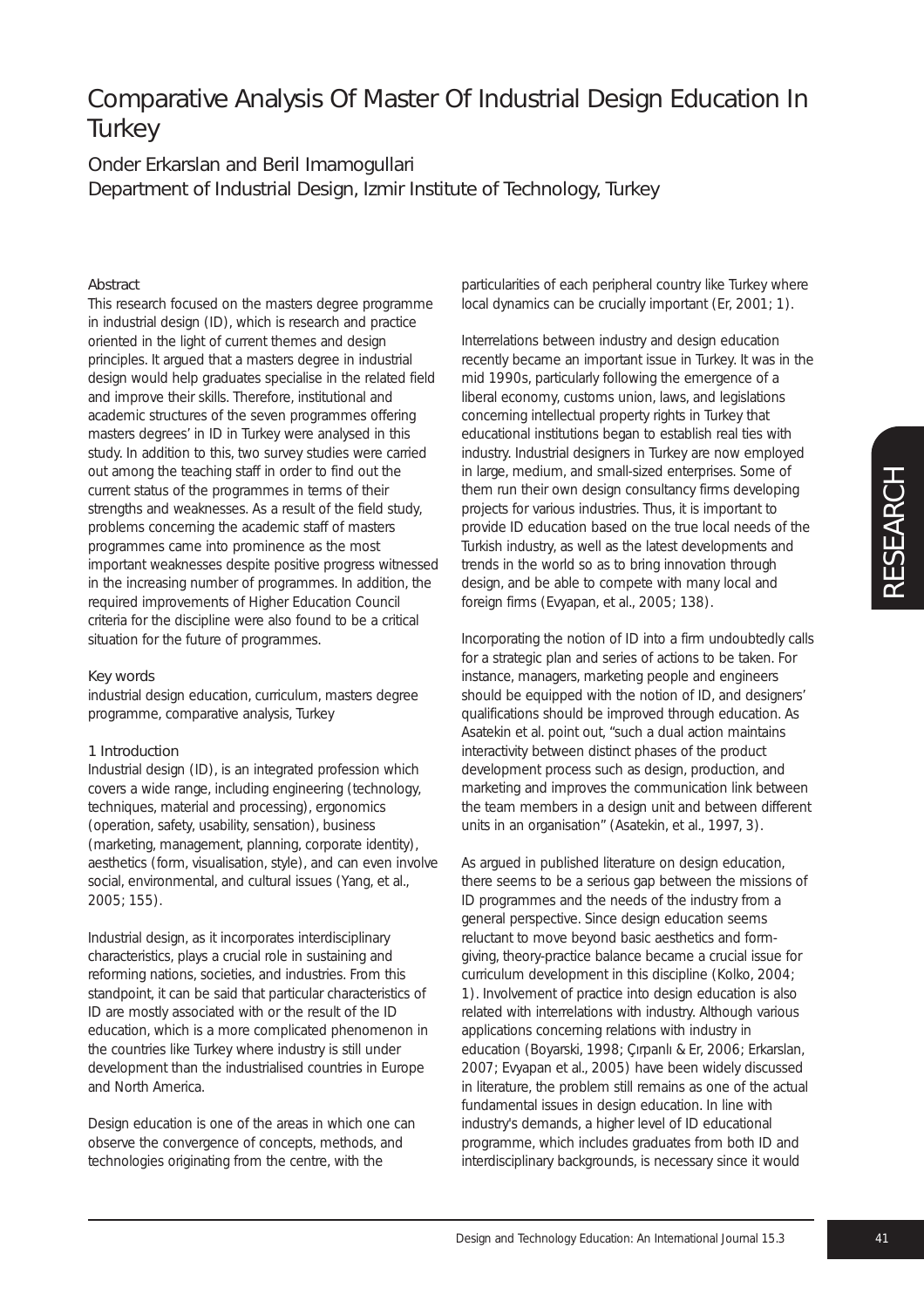provide graduates with higher qualifications which help them respond to the emerging requirements in the industry.

The aims of the study are:

- Primarily to create a source that may guide the institutions/universities that will develop a masters programme on ID.
- To provide a perspective both for self-evaluation to existing programmes and for further studies in the field.
- To create a discussion topic in its own right at further design meetings and researches in Turkey.

Thus, this study has three main routes:

- 1. A situation analysis will be conducted in order to point out the different and similar aspects of the current education system embraced by the masters programmes in ID in Turkey. The comparative study will be conducted on the topics of curricula, missions and visions, institutional structures, academic staff, students and masters theses.
- 2. A two-phased survey study will be carried out to investigate the ways in which academics perceive the masters study in ID and the way it should be examined in the future.
- 3. The results obtained from the surveys and situation analysis will be gathered, and a comparative evaluation for further studies will be conducted in accordance with those results.

## 1.1 Boundaries of the study

In the line with the information gathered from the situation analysis, masters degrees in ID are offered in Anadolu University (AU), Istanbul Technical University (ITU), Izmir Institute of Technology (IYTE), Marmara University (MU), Middle East Technical University (METU), and Mimar Sinan Fine Art University (MSFAU).

In addition, in Izmir University of Economics (IUE), there is a masters degree programme in Design Studies conducted under the institute of social sciences. This programme differs from other ID masters degree programmes by its educational structure (the teaching staff of this programme covers all design disciplines). Yet, this programme is also included in this study because there is an undergraduate programme in ID in the university and the education given constitutes the design disciplines. The programme aims to provide interaction between the design disciplines, generate creative results from the interactions between them, enable students to deal with 'design' with a holistic approach, and help them become acquainted with different topics, views, size, scope and materials.

There is another masters degree programme in 'Production and Design Methods' in Gebze Institute of Technology, which is run by the faculty of engineering and industrial technology education. The graduate programme in Gazi University, on the other hand, is run by the faculty of industrial arts education. However, both programmes are considered out of the scope of the study because they are mostly integrated with the discipline of engineering rather than design weighted in terms of both their institutional and academic structure. This might be regarded as a limitation of the study. Selection of the academics to be consulted about their opinions is one of the boundaries of this study since the overall number of academic staff is too limited. For this reason the selection was made among the teaching staff who either performed administrative duties or published research on ID education.

## 1.2 Research methodology

Qualitative research on the masters degree in ID education in Turkey was carried out through the following steps:

- 1. Deciding on qualitative research (defining a research problem and selecting case studies, literature reviews of the study, type and use of qualitative research, the survey approach to research the stated problems).
- 2. Composing qualitative data collection (conducting effective interviews, being a careful observer, and bringing statistical data from documents).
- 3. Analysing and reporting survey study data (to analyse qualitative data, data analysis towards reliability and ethics in the survey study and writing the survey study report).
- 4. A comparative analysis of all the data obtained from the study.

Consequently, the structure of the methodology, being a crucial part of the study, is determined and a methodological chart is shown in Figure 1.

## 1.3 Design of the field study

As the relevant literature on "masters degree education in ID in Turkey" is limited, Creswell (1994) suggests, "One of the chief reasons for conducting a qualitative study is that the study is exploratory" and he also highlights the point that "not much has been written about the topic or population being studied, and the researcher seeks to listen to informants and to build a picture based on their ideas". In accordance with this purpose, a two-phased survey study was carried out in order to achieve the objectives of the study. This study was conducted nationwide with academics who work as lecturers in ID masters programmes. All phases of the field study were realised by either emails or face-to-face interviews.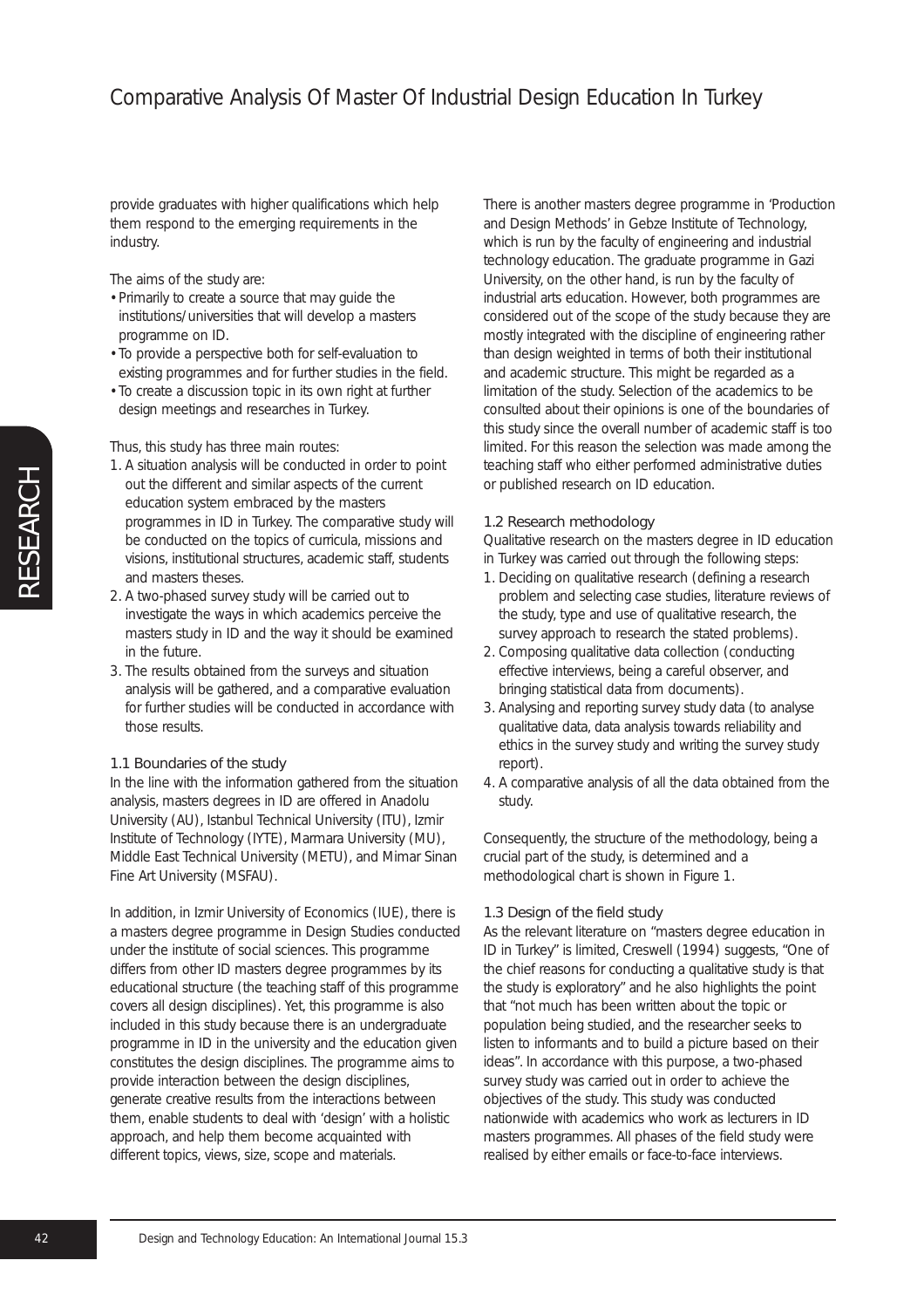

*Figure 1. Methodological structure of the study.*

The questions in the first survey included information about the education and research backgrounds of the respondents as well as their opinions and suggestions about the masters degree education in ID at nationwide.

On the other hand, the second survey served as a sequel to the first one and aimed to determine the common views of respondents and it focused on the assessment of their attitudes concerning the subject matter. The attitude scale called 'Likert' that was used in the survey is one that measures attitudes in the easiest and the most direct way (Maurer & Andrews, 2000). This kind of scale helps researchers to determine the ideas of respondents as they help figure out the respondents' level of agreement to a statement. In this study, what the respondents were asked to do was to rate the statements on a 5 to 1 (absolutely agree to absolutely disagree) response scale. Below is the scale:

- (5): Absolutely Agree
- (4): Agree
- (3): Not Sure
- (2): Disagree
- (1): Absolutely Disagree

This part of the survey measured the respondents' level of agreement concerning the fifty-six statements obtained from the answers given by the respondents of the first

survey according to the Likert scale. These fifty-six statements are divided into four sub-categories; namely, the advantages of masters study over undergraduate study in ID, the weaknesses of masters programmes in ID in Turkey, the strengths of the programmes, and finally, their suggestions concerning the future of the programmes. The respondents were also asked to make additional comments/suggestions about the programme if they had any.

## 1.4 Data analysis

Since the first section of the survey included demographic research, the results were evaluated by comparative analysis through illustrations with tables. Most of the answered surveys were conducted by interviews. In addition, again in the second section, the second (comparison of the past and present situations of the masters education) and third (strong and weak aspects of it) questions were gathered and then, the results were evaluated under the categories of 'weaknesses' and 'strengths'. Collected data were analysed by using descriptive statistics: means, standard deviations, medians, and modes.

#### 1.5 Structure of the research

Academic education of designers must be in such fields as engineering, materials, construction, computing, computer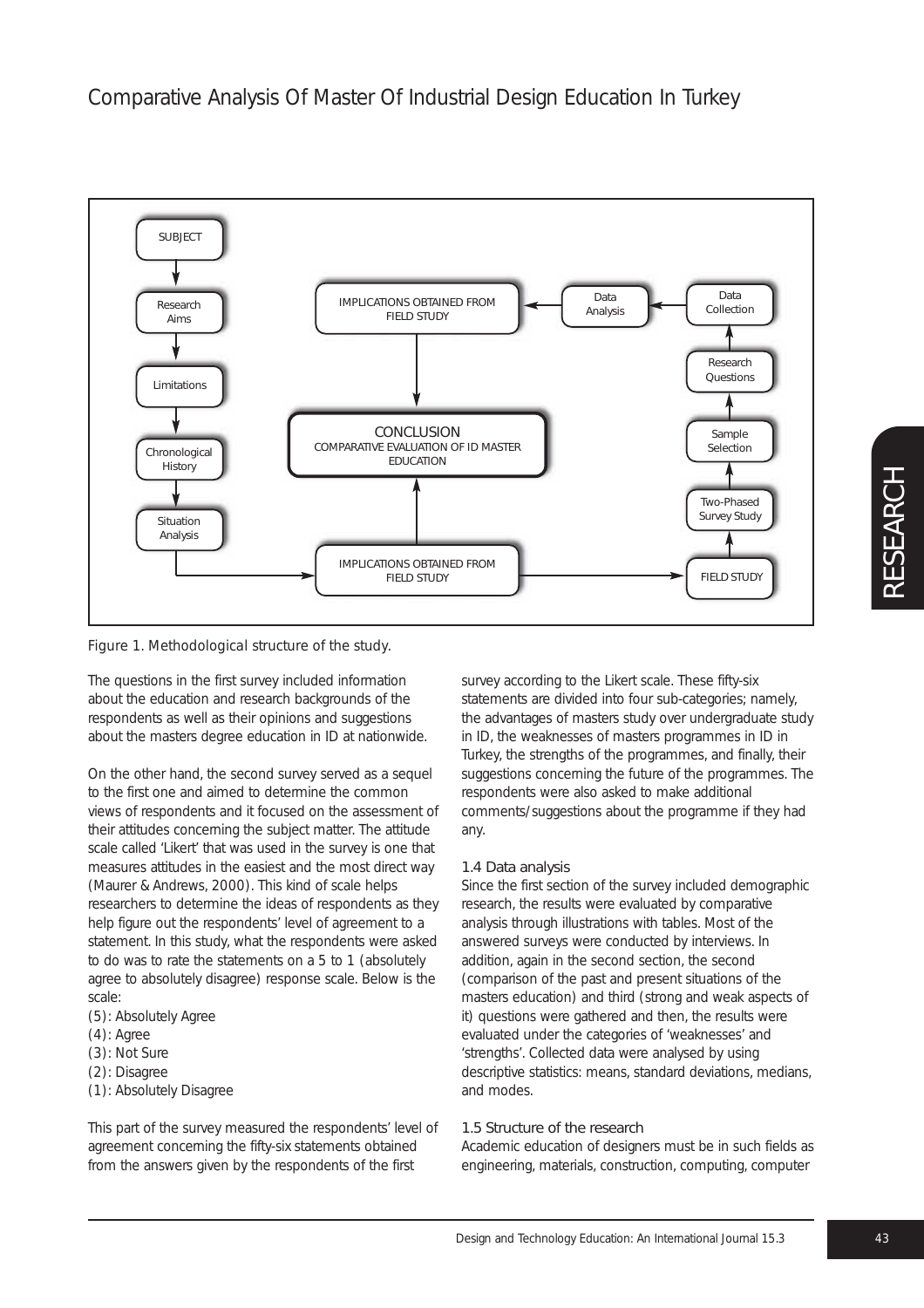aided design, physics, production technologies and computer aided manufacturing, etc.), design (design methods and theories, design management, ergonomics, creativity, design research, designing projects, graphics design, communication techniques, etc.), product management (economics, finance, operations research, management, advertisement and marketing research, quality control, social psychology, etc.) (Bayazıt, 1994; 203).

Masters degree education in ID, the current research area has an approximately a 25-year history. However, these programmes are mostly perceived as a compulsory stage for academics to progress or a haven for the new alumni that could not find their place in the industry. In fact, the masters degree education is potentially in an advantageous position for the future even though it is less comprehensive than undergraduate education. Additionally, masters degree programmes in ID are more flexible than undergraduate ones as they are comprised of more methods and have a wider scope. For that reason, they are more sensitive to public/financial needs and professional development (Er, 1998; 100).

In this analysis, missions and visions, curricula and course contents, teaching staff and students enrolled in these masters degree programmes were compared. The data for this section was obtained mostly from the official websites of each university. The universities are listed according to the foundation dates of their masters degree programmes.

#### 2 Institutional structures

In order to compare the institutional structures, the existing situations of the masters degree programmes through the information provided from their official websites are given in Table 1 (AU 2008. http://www.anadolu.edu.tr/en.; ITU

2008. http://www.itu.edu.tr/en.; IUE 2008. http://www.iue.edu.tr.; IYTE 2008. http://www.iyte.edu.tr.; METU 2008. http://www.metu.edu.tr; MSFAU 2008. http://www.msgsu.edu.tr.; MU 2008. http://www.marmara.edu.tr/en.)

Of the seven universities offering a Masters degree in Turkey, METU, ITU, IYTE, MSFAU, and AU provide a M.Sc. education in their own science-related departments within the body of the graduate school of natural and applied sciences. On the other hand, MU masters degree programme was first created within the body of the 'graduate school of social sciences,' but afterwards, due to the foundation of the graduate school of fine arts in 1994, the programme continued education under the art division of ID. Conversely, the masters programme in Design Studies in IUE is as a separate division under the graduate school of social sciences.

Nevertheless, these universities fall into different categories in terms of the faculties they are located in. The programmes in MSFAU, ITU, IYTE, and METU are in the faculty of architecture, and the programme in MU is in the faculty of fine arts. On the other hand, the programme in AU is located in the school of industrial arts. At this point, it is worth mentioning that IUE holds a much different educational structure. This programme aims to gather design disciplines under the roof of faculty of fine arts and design, which offers a common ground for various design disciplines embracing an interdisciplinary academic framework.

#### 2.1 Curricula and course contents

In order to define the educational philosophy of the ID masters degree programmes in a theoretical-practical context, one has to examine their curricula and courses.

| Masters degree<br>programmes | Faculty/school            | Graduate school<br>(Institute)         | Graduate degree   |
|------------------------------|---------------------------|----------------------------------------|-------------------|
| <b>MSFU</b>                  | Architecture              | Natural and Applied<br><b>Sciences</b> | Master of Science |
| MU                           | Fine Arts                 | Fine Arts                              | Master of Arts    |
| ITU                          | Architecture              | <b>Engineering and Sciences</b>        | Master of Science |
| <b>IYTE</b>                  | Architecture              | Engineering and Sciences               | Master of Science |
| <b>METU</b>                  | Architecture              | <b>Engineering and Sciences</b>        | Master of Science |
| AU                           | School of Industrial Arts | Engineering and Sciences               | Master of Science |
| <b>IUE</b>                   | Fine Arts and Design      | Social Sciences                        | Master of Arts    |

*Table 1. Situation analysis of masters degree programmes in ID based on institutional structures*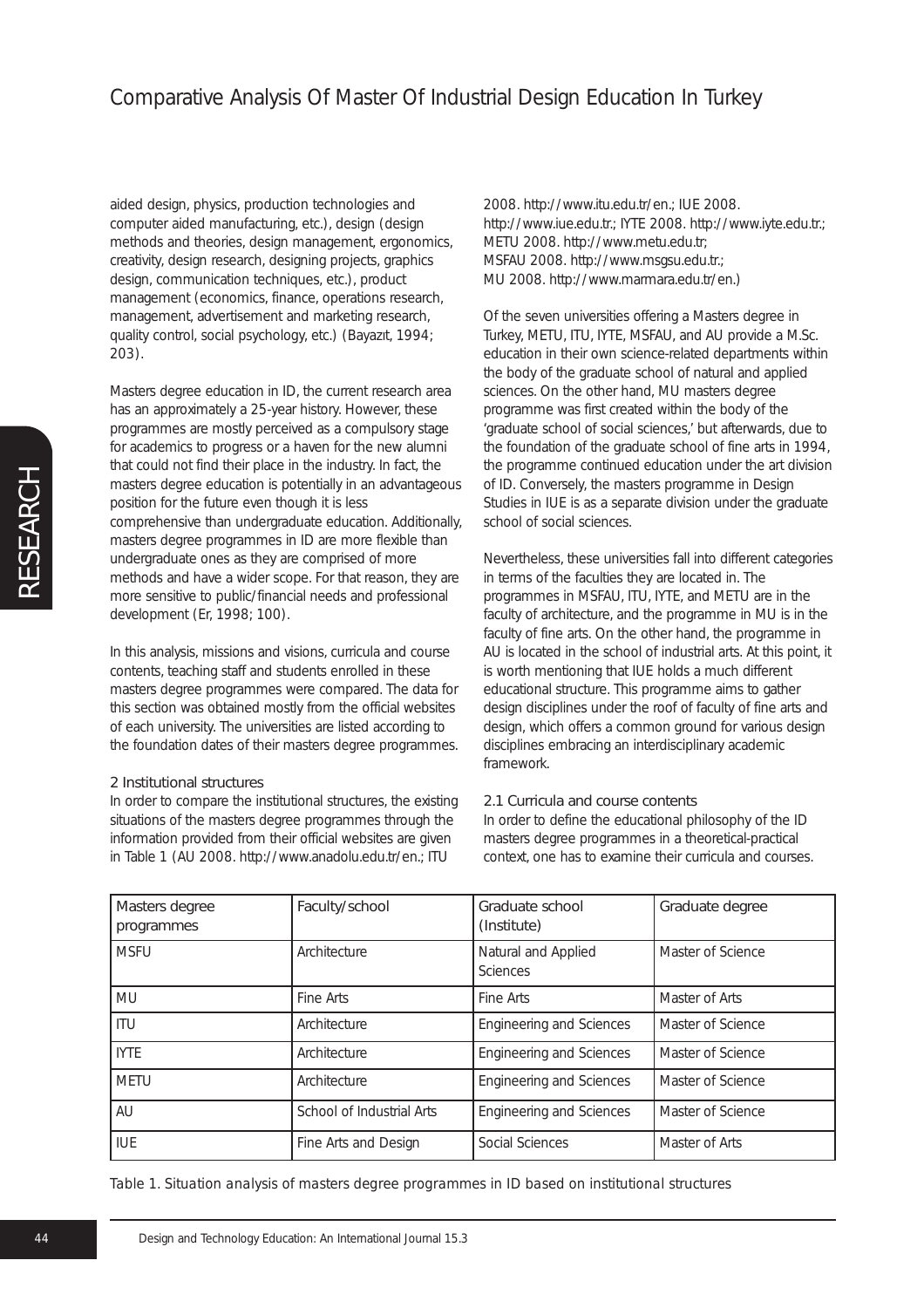"However, every programme has its own aim, objective, rationale and market. Therefore, it can be said that no programme is better than the other." (Balcıoğlu, 1998; 15) Credit weightings, interdisciplinary tendencies, the curricula and course contents of the masters degree programmes are analysed in this section with the aim of comparing their educational philosophies. The below table summarises curriculum analysis without detailing the list of the courses.

The programme in MSFAU consisted of at least ten courses with 21 credits and non-credit seminars, a thesis progress report and a thesis. The programme's Project I and II core courses were practice and research based that aimed to

achieve 'advanced product design' and 'project planning' for different types of industrial sectors. On the other hand, when the programme's elective courses and course contents were examined, it could be seen that the programme focused on industry and manufacturing oriented theoretical education. In this regard, some of the main topics covered in the programme were user-product interaction, production techniques, cultural and socioeconomic influences, materials, management, technology, and legal status. It could be said that the courses entitled 'Design Semiotics and Product Semantics', 'Ergonomics', 'Anthropometrics', 'Communicational Models in Design', 'Measurements of Interface Design', and 'Interface Design Concepts in the Human-Machine Relation' concentrated on

| <b>Universities</b> | Philosophy of Education based<br>on Curricula                                                                                                                                                                  | Requirements for<br>Graduation | <b>Core Courses</b>      |                    |                    | <b>Elective Courses</b> |                    |   |
|---------------------|----------------------------------------------------------------------------------------------------------------------------------------------------------------------------------------------------------------|--------------------------------|--------------------------|--------------------|--------------------|-------------------------|--------------------|---|
|                     |                                                                                                                                                                                                                |                                | <b>Number of Credits</b> | T                  | $\mathsf{P}$       | Number of Credits       | T                  | P |
| <b>MSFAU</b>        | Concentrated at human-product<br>relation, production, industry, and<br>social centered design research<br>education                                                                                           | 10 Courses/<br>21 Credits/     | 4 Credits                |                    | V                  | 17 Credits              | $\checkmark$       |   |
| MU                  | Combines the technique and art<br>dependent theoretical education                                                                                                                                              | 12 Courses/<br>28 Credits/     | 8 Credits                | $\checkmark$       | $\boldsymbol{\nu}$ | 12 Credits              | ✓                  |   |
|                     | with practical aspects of the<br>design discipline                                                                                                                                                             |                                | 8 Credits                | $\boldsymbol{\nu}$ |                    |                         |                    |   |
| ITU                 | Has practice within its body; it is<br>structured for an academic<br>design research education                                                                                                                 | 8 Courses/<br>24 Credits/      | 12 Credits               | $\boldsymbol{\nu}$ |                    | 12 Credits              | V                  |   |
| <b>IYTE</b>         | Offering a practice and<br>interdisciplinary aimed education                                                                                                                                                   | 7 Courses/<br>21 Credits       | 16 Credits               | $\checkmark$       | $\mathbf v$        | Minimum 2 Credits       | $\checkmark$       |   |
|                     | with the topics of technology and<br>innovation, the programme has a<br>structure both on the research<br>and practice side of design                                                                          |                                | 3 Credits                | $\boldsymbol{\nu}$ |                    |                         |                    |   |
| MFTU                | Theoretical context and directed<br>for research and development in                                                                                                                                            | 7 Courses/<br>21 Credits       | 3 Credits                | $\boldsymbol{\nu}$ |                    | 12 Credits              | $\boldsymbol{\nu}$ |   |
|                     | an interdisciplinary area. Besides,<br>it provides a specialisation area<br>on usability and human factors<br>and interaction design                                                                           |                                | 6 Credits                | $\mathbf v$        | $\mathbf v$        |                         |                    |   |
| AU                  | Practice based computer aided<br>presentation and heavily                                                                                                                                                      | 7 Courses/<br>21 Credits       | 9 Credits                | $\boldsymbol{\nu}$ |                    | 9 Credits               | ✓                  |   |
|                     | technical, theoretical education<br>on industry                                                                                                                                                                |                                | 3 Credits                | $\checkmark$       | $\checkmark$       |                         |                    |   |
| <b>IUE</b>          | Practice and theory focused that<br>include theoretical education on<br>research and presentation<br>techniques with an<br>interdisciplinary perspective, in<br>the same direction as the course<br>objectives | 9 Courses/<br>27 Credits       | 18 Credits               | $\checkmark$       |                    | 18 Credits              | V                  |   |

*Table 2. Comparative analysis of the curricula in different universities. (T) indicates theory, (P) indicates practice*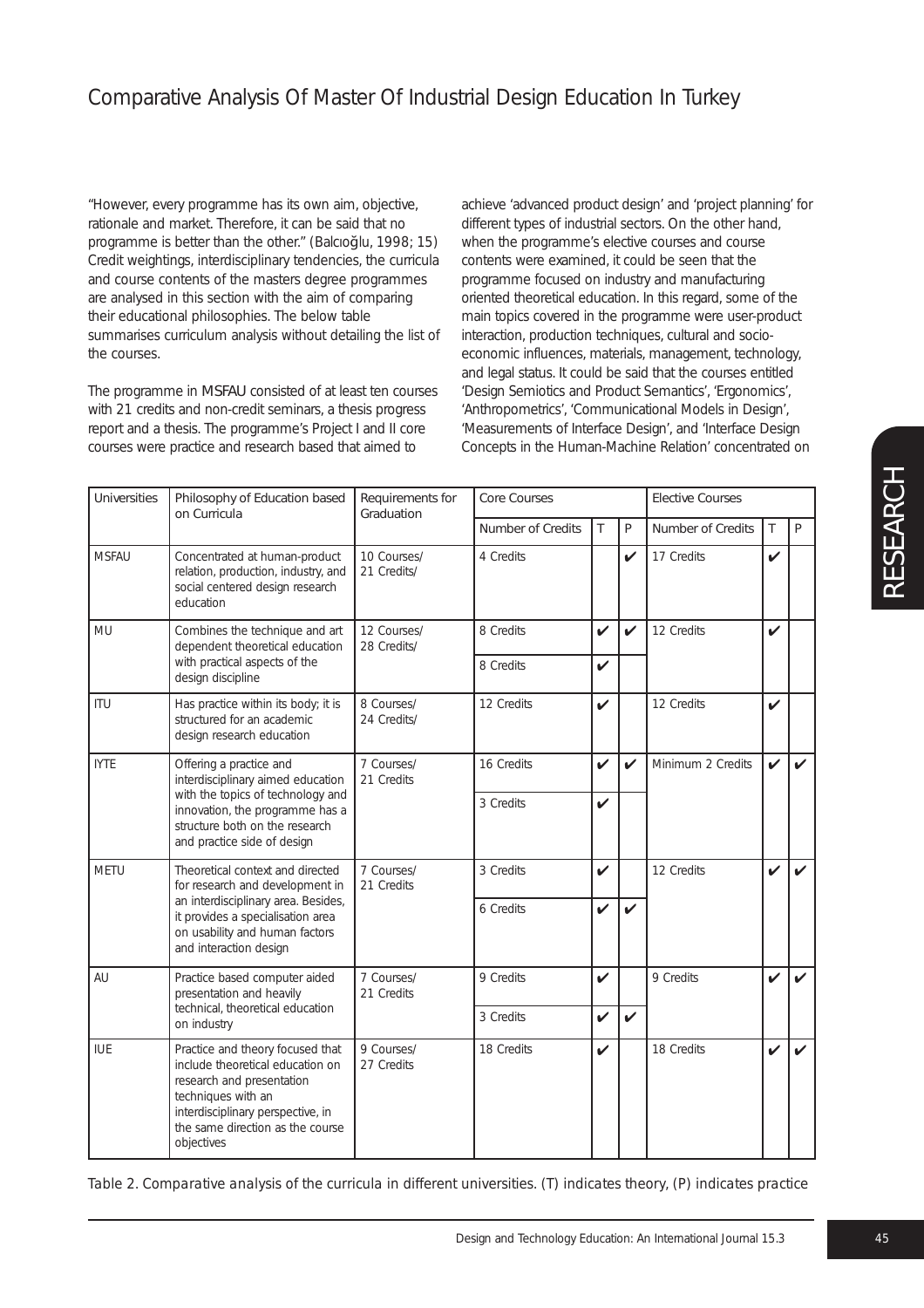the human role of design and user-product interaction. Additionally, courses such as Industrial Affairs, Industrial Systems, Material Selection, and Manufacturing Physics focused on the technical features of industry and production.

When the courses were examined in terms of the distribution of credits, it could be said that the 'Design Theories' course was the heaviest one. This course was followed by courses entitled 'Socio-Economic Influences in Industrial Design' and 'Socioeconomics in Industrial Design' in terms of their heavy load. These courses were research-based and they concentrated on the social aspects of the design discipline. Another important course was the one entitled 'Intellectual Property Rights and Design Property Rights,' which looked at the judicial aspects of the discipline.

Finally, when both core and elective courses and their contents were examined, it could be observed that the programme is a mixture of practice and theory that was based on research and presentation techniques with an interdisciplinary perspective, which corresponded to the course objectives. When all courses and course contents were analysed, it could be obviously seen that the programme concentrated on production, industry, and the social aspects of design research.

The programme in MU consisted of at least 12 courses (two cores, ten elective) with 28 credits and non-credit seminar and a thesis. If the core and must-elective courses of the programme were considered together, it could be said that core courses included application dependent upon research, and the courses entitled 'Industrial Design I, II', and compulsory electives ('Research Methods', 'Design Theory I-II', and 'Production Organisation Management' focused on the theoretical evaluation of topics like classification and examination of research methods, theories, and management in design.

With regard to the elective courses, it could be said that art, history of art, and management were the leading concepts. On the other hand, in terms of the structure of the programme, gathering art and product design under a single roof permitted the examination of the abstract aspects of design. In addition, by means of elective 'Brand Management' and 'Design Law' courses, branding methods and judicial rights were analysed within the scope of design. When all courses were examined in terms of the distribution of credits, it could be seen that the courses apart from entitled 'Industrial Design I,' 'Industrial Design II' that were four-credit courses, were theory-based. Therefore, this programme embodied an

educational structure that combined the technique and art dependent theoretical education with practical aspects of the design discipline.

The masters programme in ITU constituted eight courses (four cores, four elective) with at least 24 credits and compulsory non-credit courses like a seminar and a thesis. When the core and elective courses of this programme were examined, it could be seen that all courses were based on theoretical knowledge, and they were the same in terms of the heavy workload.

In this respect, 'Statistics in Design Research' was about statistical analysis of the data gathered from area studies in design research, whereas 'Design Research Methods' dealt with taxonomy and the analysis of methods in design research and 'Directed Studies in Design' constituted topics like structure and the analysis of new public, economic and technological developments within the concept of design. Additionally, the core course entitled 'Future Directions in Design', which examined future themes in design with responsibility, was also included in the programme.

On the other hand, when elective courses were examined with regard to their course contents, it could be pointed out that there were courses such as 'Product Materials and Technology', 'Applications of 3 Dimensional Animation in ID' and 'Lighting Luminaires Design and Production Techniques' which were mostly practice-based but had a theory-based identity.

In addition, among the electives, the course entitled 'Advanced Design Project I-II' focused on practice and research. Even though such courses were not opened in every semester; they aimed for advanced design projects, determined due to the demand within the frame of university-industry collaboration. They were carried out through interdisciplinary teamwork.

Nevertheless, when the load, position, and depth of the courses were considered together, it could be observed that this programme had practice within its body and that it was designed for academic research.

The programme in IYTE consisted of at least seven courses with 21 credits and a non-credit seminar, a thesis, special studies and special topics studies.

The most important point that needed to be highlighted when assessing the curriculum of the programme was that the curriculum had not been updated since the 2003- 2004 academic year, however upgrading was offered in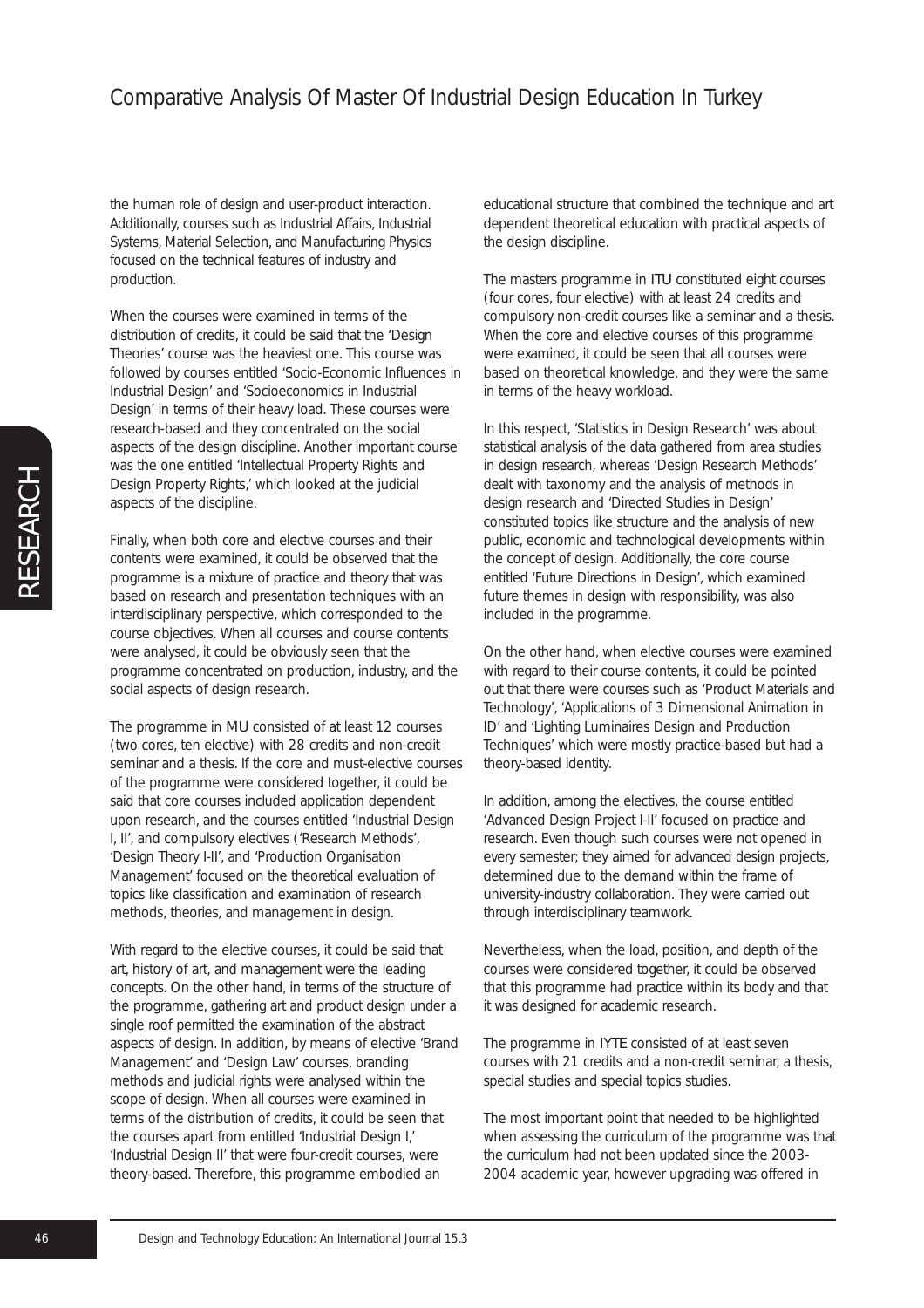## Comparative Analysis Of Master Of Industrial Design Education In Turkey

the fall semester 2009. So, it was important to underline that during the period that the survey was carried out IYTE had not yet upgraded its curriculum. With regard to this, there were two practice focused courses and one theory focused course among the core courses of the masters degree programme. In this regard, 'ID Studio I-II' was a practice and theory based core course dealing with a project plan and an organisation through interdisciplinary teamwork for product design, project implementations and preparation of prototypes. In addition, 'Research Methods' was a core course that included topics like 'definition and implementation of research methods' in the field of design. These three courses constituted the core courses with credit.

This programme's elective courses included technology and industry focusing on artistic, technical, and theoretical education based topics. In addition, in terms of the distribution of credits, of the eighty-four-credit elective courses, eight courses that constituted thirty-four credits were practice-based. These courses (focusing on topics like cinema, sustainability, photography, innovation, and materials knowledge) which had an interdisciplinary structure focused on the research aspects of design within the concept of technology and practice. In addition, the courses that focused on the topics of cinema, art, aesthetics, visual media and management revealed that the programme offered a wide variety of courses. As a result, offering a practice and interdisciplinary aimed education through the topics of technology and innovation, the masters degree programme in IYTE is based on both research and practice.

In METU, the programme consisted of at least seven (twocore) courses with 24 credits and non-credit seminar and a thesis. When core courses and their contents were examined, it could be observed that they were mostly theory based. In this respect, the course entitled 'Research Methods in ID I', included the structure of interdisciplinary academic research. On the other hand, 'Advanced Project Development' was an application oriented course that included practice and theoretical information intended for determining new methods, approaches, and problem areas in the interdisciplinary area of industrial design.

The programme's elective course load was again heavily theory focused and concentrated on the conceptual evaluation of topics like 'cultural cases', 'ergonomics data', 'product marketing strategies', 'national and international regulations that designers must obey', 'history of design', 'conventional and strategic design cases' and 'actual themes'. In addition, the elective courses like 'Media and Design' and 'Designing Interactions' included practice

hours, and dealt with the principles and theories of communication. Moreover, the course entitled 'Designing Interactions' dealt with concepts in relation to various interaction domains.

Yet, on the other hand, elective courses entitled 'Designing for the Disabled', 'Material Culture', and 'Consumption in Everyday Life and Methods', 'Applications of Usability Testing' and 'User Centred Design' dealt with applicationbased theoretical topics. 'Methods', 'Applications of Usability Testing', and 'User Centred Design' included the methods and application of the studies in the usability lab, which was built within METU.

Finally, if the core and elective courses in the masters programme in METU were analysed together, it could be pointed out that the programme concentrated on a theoretical context and aimed for research and development in an interdisciplinary area. In addition, it provided specialisation areas through the usability and human factors lab and also by offering an international joint masters programme named 'Interaction Design' within the body of its department.

The non-thesis masters programme in AU consisted of seven compulsory courses with credit (four must, three elective) and in addition a seminar course and a thesis. When the course contents were examined, it could be seen that ID I and II were designed within a theoretical context focusing on practice. The courses constituted the combination of the transformation of theory to practice like scale, function, aesthetics and main design methods and processes like project planning, use of technology and product costs.

'Brand and Marketing Processes in Design' was a compulsory course which included the examination of brand identity and market creation processes of the designed products. In addition, 'New Approaches to Design' dealt with recent themes in design and discussed the use of new trends in product design. It was also a theory based course but involves interaction with practice.

The elective courses of this programme could be analysed in two groups. The courses of the first group were theory based. The course entitled 'Scientific Research Planning and Appreciation' studied the scientific research aspect of design, and 'Design Management' included topics like 'defining design policies', 'comparing management processes in connection with production systems and cultures'. The courses in the other group, on the other hand, were practice-based and they focused on 'product development', 'advanced methods in production',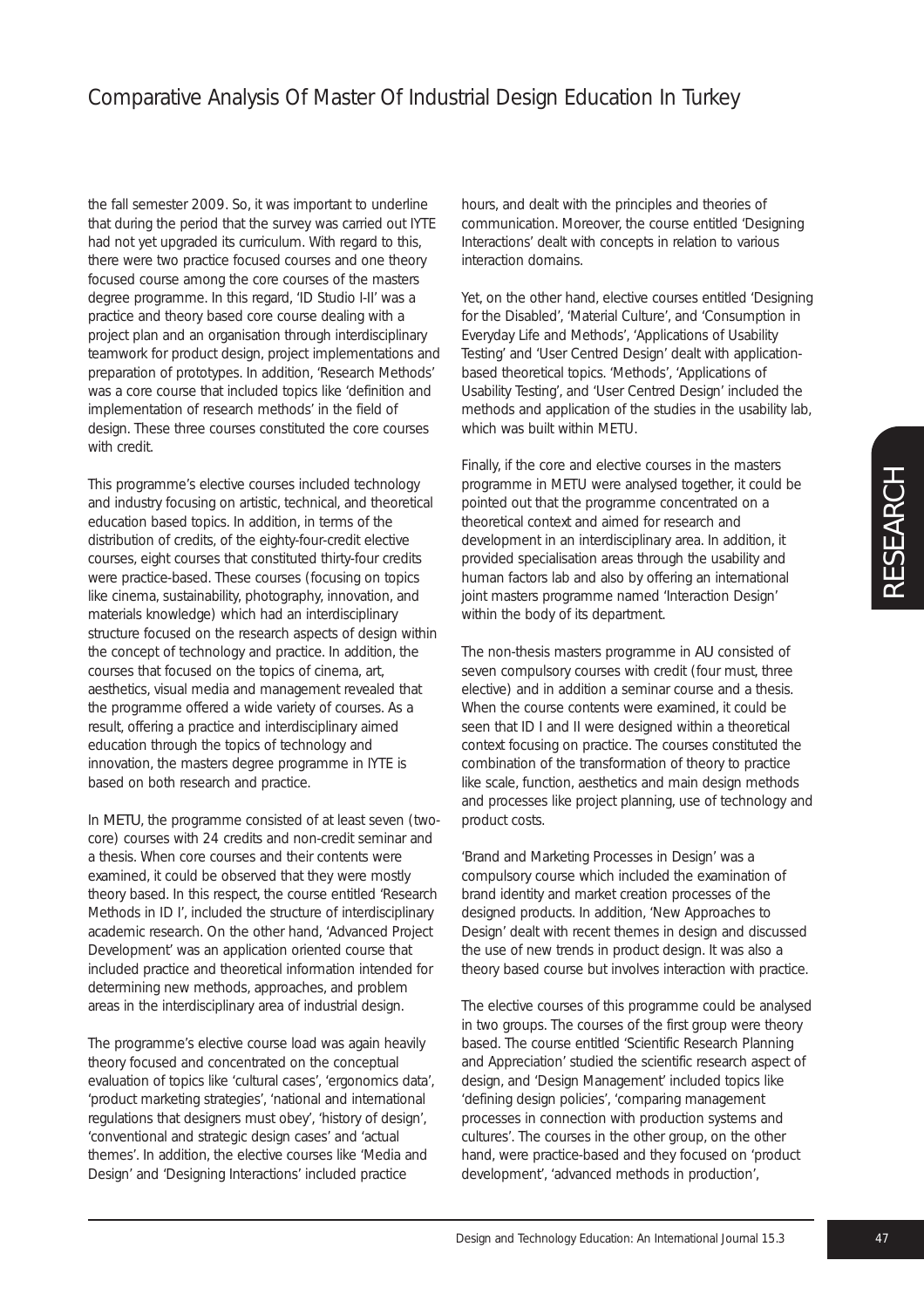'computer aided design' and 'presentation techniques'. When the curricula and the contents were analysed, it could be concluded that the programme focused on practice based computer aided presentation and dominantly technical, theoretical learning on industry.

The design studies masters degree programme in IUE consisted of at least nine courses (six cores, three elective) with 27 credits, a non-credit workshop, a seminar and a thesis. The programme had two options for the thesis; project based or theory based. The programme provided education within the faculty of fine arts and design.

When the core courses and their contents were examined, it could be pointed out that the programme was based on practice and practice-based theory. In this context, 'Design Research Techniques' included the notion of research and methods. 'Seminar I-II' enabled students to establish theoretical foundations for research findings and to present them in a systematic frame. In 'Workshop,' students gave presentations on certain topics and the course entitled 'Design Represent Theories' included theoretical frames that looked into findings of research. These were theory based core courses. In addition, 'Current Topics in Art and Design', being a theory-based course, dealt with topics like 'new art and design themes' and 'forming design identity'.

Additionally, 'Research for Thesis', which included the thesis' research extent, scope, and kind, exhibited an exception by providing options (project based or theory based) for thesis preparation and included both theoretical and practice-based theoretical learning. When the programme's elective courses were examined, it could be seen that this programme was also closely dependent on theory just like core courses. In addition, there were practice focused studio studies for those who would choose a project based thesis study.

Elective courses that could be classified as theory based were 'Spatial Practices', 'Semiotics in Design', 'Conceptual Geographies', 'Design Education Planning', and 'Contemporary Education Problems in Design'. These courses focused on 'theoretical education in body/place/socio-cultural context relationships in design', 'evolution rules', 'semiotic approaches', 'nineteenth century art philosophy', and 'education. Additionally, in the course entitled "Art, Design and City", theoretical knowledge on art and design in public spaces was provided through discussions on the urban aspects of design.

In addition, 'Graphic Design Studio', 'Typographic Design Studio', 'Commercial Design Studio', 'Trend Catalogue Project', and 'Fashion Project' were elective courses that provided practical and theoretical education focused on practice. In addition, courses entitled 'Fashion Studies' and 'Portfolio Design' were elective courses that dealt with the definition of communication and transformation of theory into practice.

Finally, when both core and elective courses and their contents were examined, it could be observed that the programme was practice and theory based that dealt with theoretical education based on research and presentation techniques with an interdisciplinary perspective, which corresponded to the course objectives.

In terms of curricula analysis, MU and IUE have the most graduation requirements regarding the credit weightings. This is caused by the institute of Fine Arts and Social Sciences respectively.

#### 3 Results and implications obtained from the survey studies

This research sought the academics' opinions about the masters degree education in ID through two survey studies. The first survey was conducted with twelve, and the second one with 16 academics, whose universities offer a masters degree in the field of ID. It is important to mention that nine academics, among the first group of respondents, took part in second survey.

The results and implications obtained from the two surveys will be presented under the topics of 'Demographical Structures of Respondents and the Programmes', 'Comparative Analysis of Masters and Bachelor's Degrees', 'Analysis of the Educational System in the Masters Degree Programmes'.

The researcher carried out two applied surveys in order to investigate the perceptions and comments of the selected academic staff of the universities in Turkey offering a masters degree in industrial design. In this regard, the selected academics who took part in the survey study answered six major research questions in the survey:

- What are the education backgrounds and workplaces of the respondents?
- What are their criteria for admitting students to the programme and their thoughts about the evaluation of graduate students?
- What is the educational philosophy and specialty of their programmes?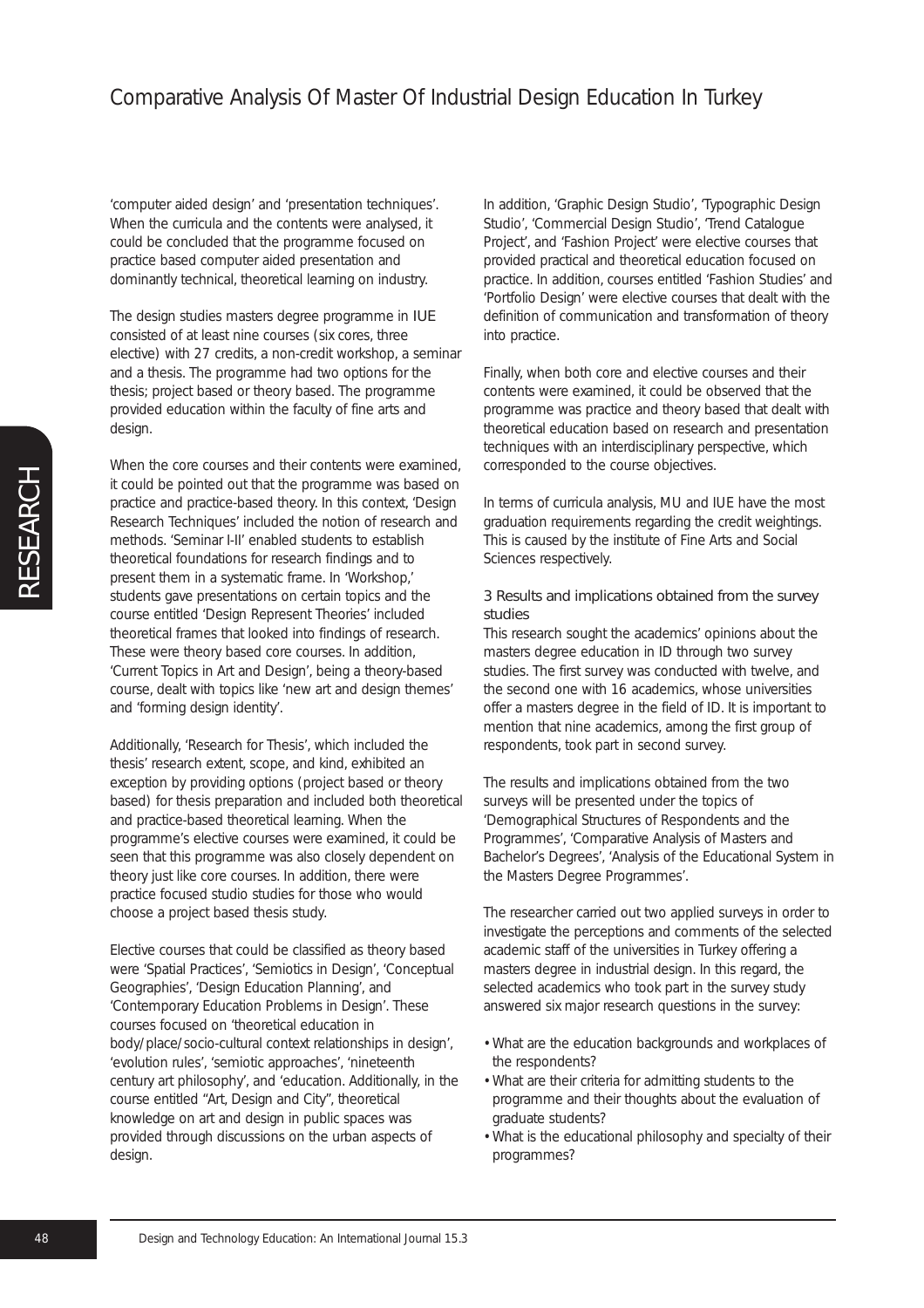| Academic Staff | <b>MSFAU</b> | l MU | <b>ITU</b> | <b>IYTE</b> | <b>METU</b> | <b>AU</b> | <b>IUE</b> |
|----------------|--------------|------|------------|-------------|-------------|-----------|------------|
| Prof           |              |      |            |             |             |           |            |
| Assoc Prof     |              |      |            |             |             |           |            |
| Assist Prof    |              |      |            |             |             |           |            |
| , Inst         |              |      |            |             |             |           |            |

#### *Table 3. The number of respondents concerning their academic titles that took part in the first survey*

- What are their views about the benefits of having a masters degree in industrial design?
- What do they think about the weaknesses and strengths of the current education system?

#### 4 Demographical structures of the respondents and the programmes

The demographic information of the respondents and the masters degree programmes was analysed in order to highlight the respondents" current situation and how the masters degree programmes are perceived from their point of view.

## 4.1 Backgrounds of respondent academics

This section gives some information regarding respondents' academic backgrounds, the administrative positions they hold or they have held, and whether they have an academic publication in the field of ID education.

*First survey study:* One academic from MSFAU, two from MU, three from ITU, one from IYTE, three from METU, one from AU and one from IUE took part out of a total number of twelve academics. Table 3 shows the distribution of the respondents according to their academic titles.

Five of the twelve respondents perform administrative duties. One of these five respondents performs three administrative duties; namely, as the head of division, head of department and a double major co-ordinator. Three of them are heads of their departments. The other respondent is in the faculty administration committee. There are also some respondents who no longer have administrative duties. One of the seven respondents performed as the head of department between 2004 and 2007, and another performed as the head of division between 1993 and 2006 and the head of department between 1995 and 2006.

Table 4 gives some information concerning respondents' bachelors, masters and PhD/Proficiency in Arts degrees.

As it can be seen from Table 4, seven of the respondents hold their bachelor's degree from industrial design departments. There are also three architecture and two interior design graduates. With regard to the masters degree, five respondents have their degree in Industrial Design, two in Interior Design, and four in Architecture. One academic does not have a masters degree. In addition, eleven respondents have a PhD degree. With respect to this, seven respondents hold a degree in Industrial Design, two in Architecture, and two in Interior Design. One academic holds a 'Proficiency in Arts' degree



*Figure 2. Distribution of respondents performing administrative duties in the first survey*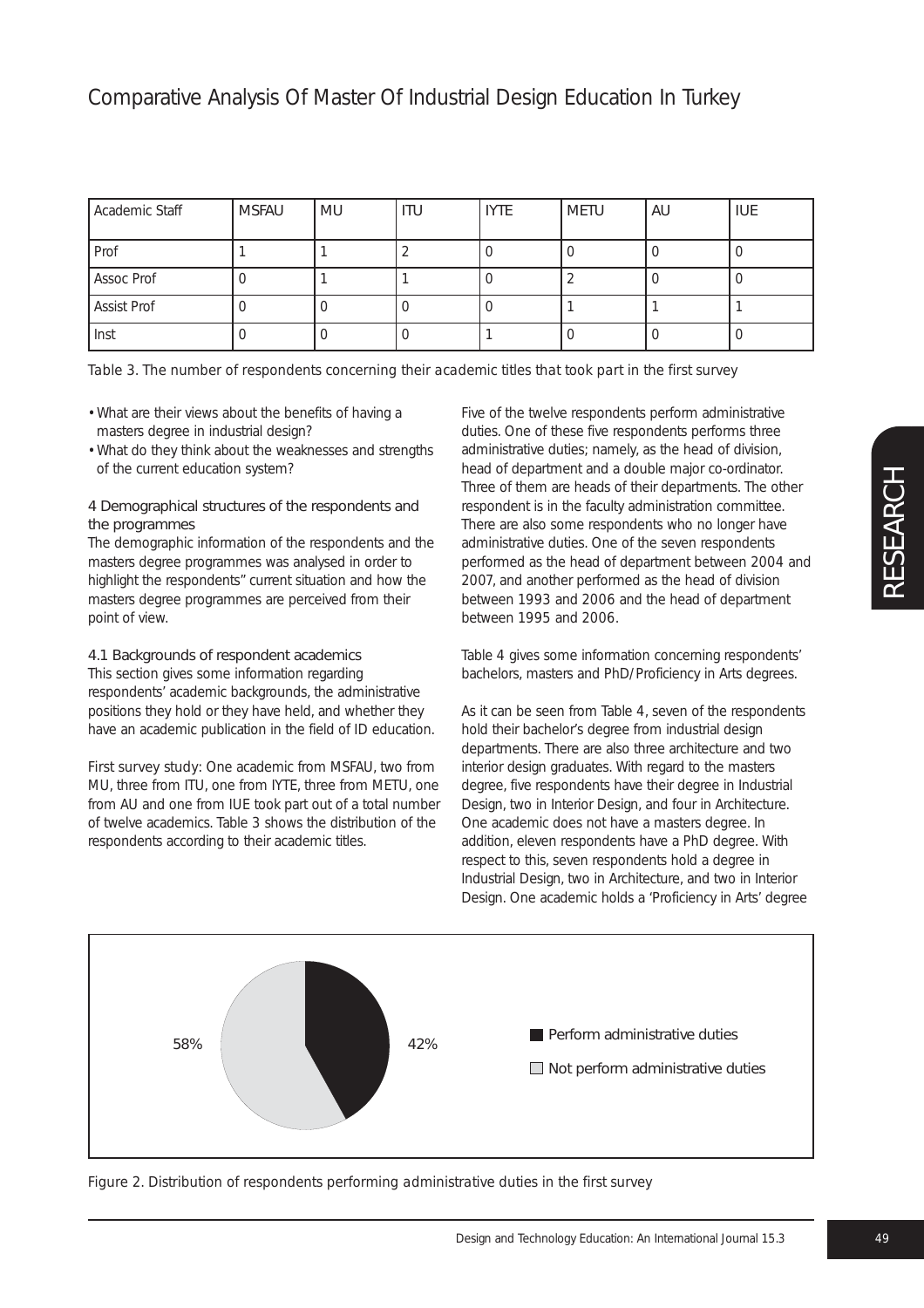## Comparative Analysis Of Master Of Industrial Design Education In Turkey

| Respondents   | Bachelor's degree in | Master's degree in | PhD/Proficiency in Arts                  |
|---------------|----------------------|--------------------|------------------------------------------|
| Respondent 1  | Industrial Design    | Industrial Design  | Industrial Design                        |
| Respondent 2  | Industrial Design    | Architecture       | Industrial Design                        |
| Respondent 3  | Architecture         | Architecture       | Architecture                             |
| Respondent 4  | Industrial Design    | Interior Design    | Interior Design                          |
| Respondent 5  | Interior Design      | Industrial Design  | Industrial Design                        |
| Respondent 6  | Industrial Design    |                    | Industrial Design                        |
| Respondent 7  | Architecture         | Architecture       | Architecture                             |
| Respondent 8  | Industrial Design    | Architecture       | Industrial Design                        |
| Respondent 9  | Industrial Design    | Industrial Design  | Industrial Design                        |
| Respondent 10 | Interior Design      | Interior Design    | Interior Design<br>(Proficiency in Arts) |
| Respondent 11 | Industrial Design    | Industrial Design  | Industrial Design                        |
| Respondent 12 | Architecture         | Industrial Design  |                                          |

*Table 4. Academic backgrounds of the respondents that took part in the first survey*

while the other one does not have a PhD degree. In addition, most of the respondents are specialised with a publication in the field of ID education. Nine respondents are specialised with a publication in this research area, while the remaining three are not.

*Second Survey Study:* Three academics from MU, five from ITU, one from IYTE, four from METU, one from AU and two from IUE took part out of a total number of 16 academics (except for the one from MSFAU). Table 5 shows the distribution of the respondents with respect to their academic titles.

Table 6 gives information concerning respondents' bachelors, masters and PhD/Proficiency in arts degrees.

As indicated in Table 6, eight of the respondents got their bachelor's degree in industrial design. There are also three respondents with a bachelor's degree in architecture, three in interior architecture and two respondents with a bachelor's degree both in industrial design and interior design disciplines.

With regard to the masters degree, the distribution of respondents is as follows: four respondents with a degree in



*Figure 3. Distribution of respondents that took part in the first survey with a publication in the field of ID Education in the first survey*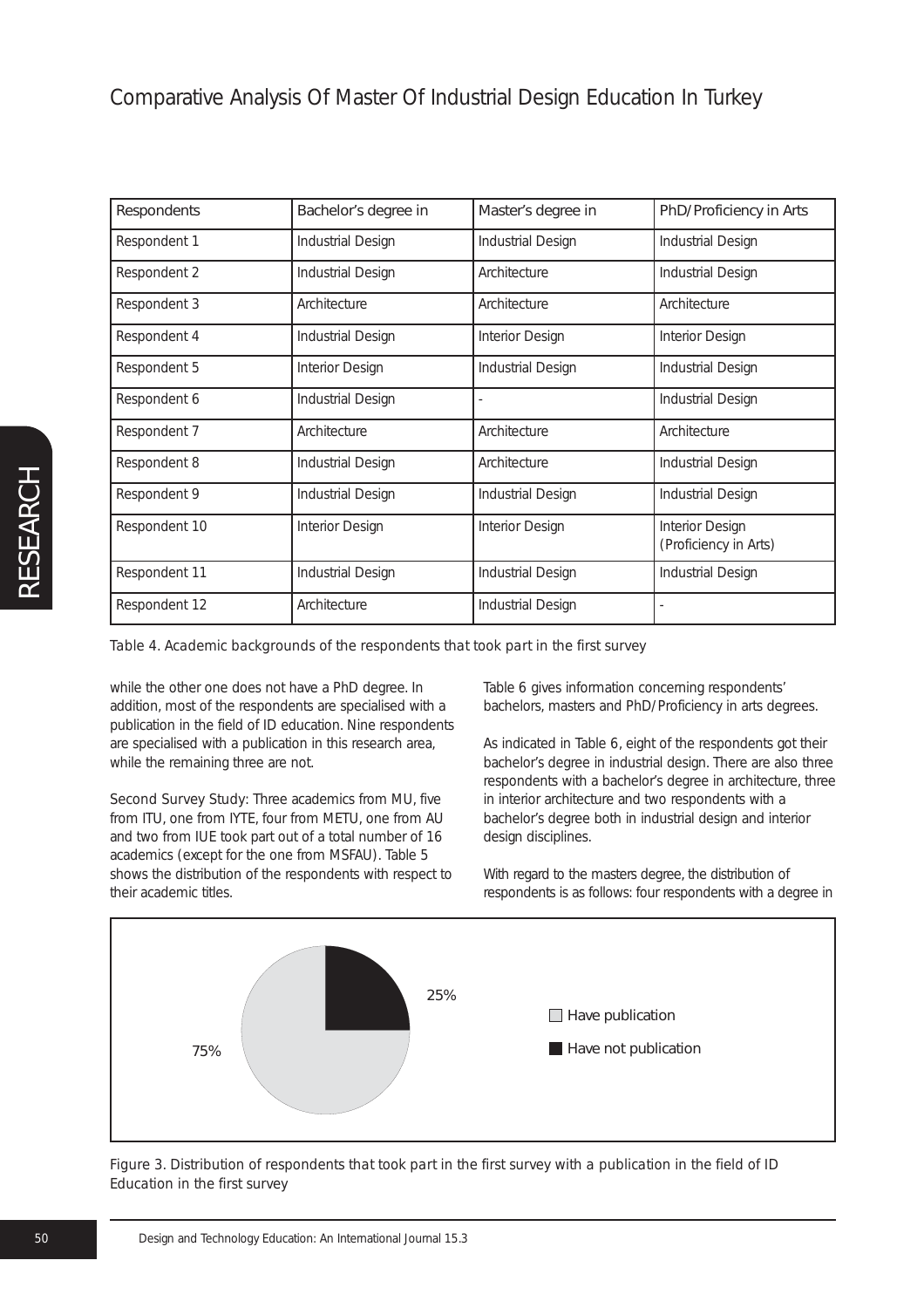|             | MU | <b>ITU</b> | <b>IYTE</b> | <b>METU</b> | AU | <b>IUE</b> |
|-------------|----|------------|-------------|-------------|----|------------|
| Prof        |    |            |             |             |    |            |
| Assoc Prof  |    |            |             |             |    |            |
| Assist Prof |    |            |             |             |    |            |
| Inst        |    |            |             |             |    |            |

|  |  |  | Table 5. The number of respondents with respect to their academic titles that took part in the second survey |  |
|--|--|--|--------------------------------------------------------------------------------------------------------------|--|
|  |  |  |                                                                                                              |  |

| Respondents   | Bachelor's degree in                     | Master's degree in       | PhD/Proficiency in Arts                                           |
|---------------|------------------------------------------|--------------------------|-------------------------------------------------------------------|
| Respondent 1  | Industrial Design                        |                          | Industrial Design                                                 |
| Respondent 2  | Interior Design                          | Industrial Design        | Interior Design                                                   |
| Respondent 3  | Industrial Design                        | Other Related Discipline | Other Related Discipline                                          |
| Respondent 4  | Industrial Design                        | Other Related Discipline | Other Related Discipline                                          |
| Respondent 5  | Industrial Design                        | Other Related Discipline | Industrial Design                                                 |
| Respondent 6  | Industrial Design                        | Interior Design          | Interior Design                                                   |
| Respondent 7  | Architecture                             | Architecture             | Architecture                                                      |
| Respondent 8  | Interior Design                          | Industrial Design        | Industrial Design                                                 |
| Respondent 9  | Industrial Design                        | Interior Design          | Industrial Design                                                 |
| Respondent 10 | Architecture                             | Architecture             | Architecture                                                      |
| Respondent 11 | Industrial Design                        | Other Related Discipline | Other Related Discipline                                          |
| Respondent 12 | Industrial Design and<br>Interior Design | Industrial Design        | Industrial Design and<br>Interior Design<br>(Proficiency in Arts) |
| Respondent 13 | Industrial Design                        | Other Related Discipline | Other Related Discipline                                          |
| Respondent 14 | Interior Design                          |                          | Interior Design<br>(Proficiency in Arts)                          |
| Respondent 15 | Industrial Design and<br>Interior Design |                          | Interior Design<br>(Proficiency in Arts)                          |
| Respondent 16 | Architecture                             | Industrial Design        |                                                                   |

#### *Table 6. Academic backgrounds of the respondents that took part in the second survey*

Industrial Design, two in Architecture, two in Interior design, and five in other related disciplines. Three Academics did not have a masters degree.

In addition, out of the thirteen respondents with a PhD degree, five people held a degree in Industrial Design, two in Architecture, two in Interior Design. Three respondents had a 'Proficiency in Arts' degree in Interior Architecture while three of them did not have a PhD degree. Seven of the sixteen respondents that took part in the second survey performed administrative duties. Most of the respondents were specialised with a publication in the field of ID education.

Eleven respondents were specialised with a publication in this research area, while the remaining five are not.

## 5 Masters degree programmes in ID

The topics included in this section are student quantity, student admission criteria, frequency of updating the curricula, general education philosophies and specialisation areas.

*First survey study:* as indicated in Table 7, the approximate number of applications, admissions and graduations per year is given. The data was gathered from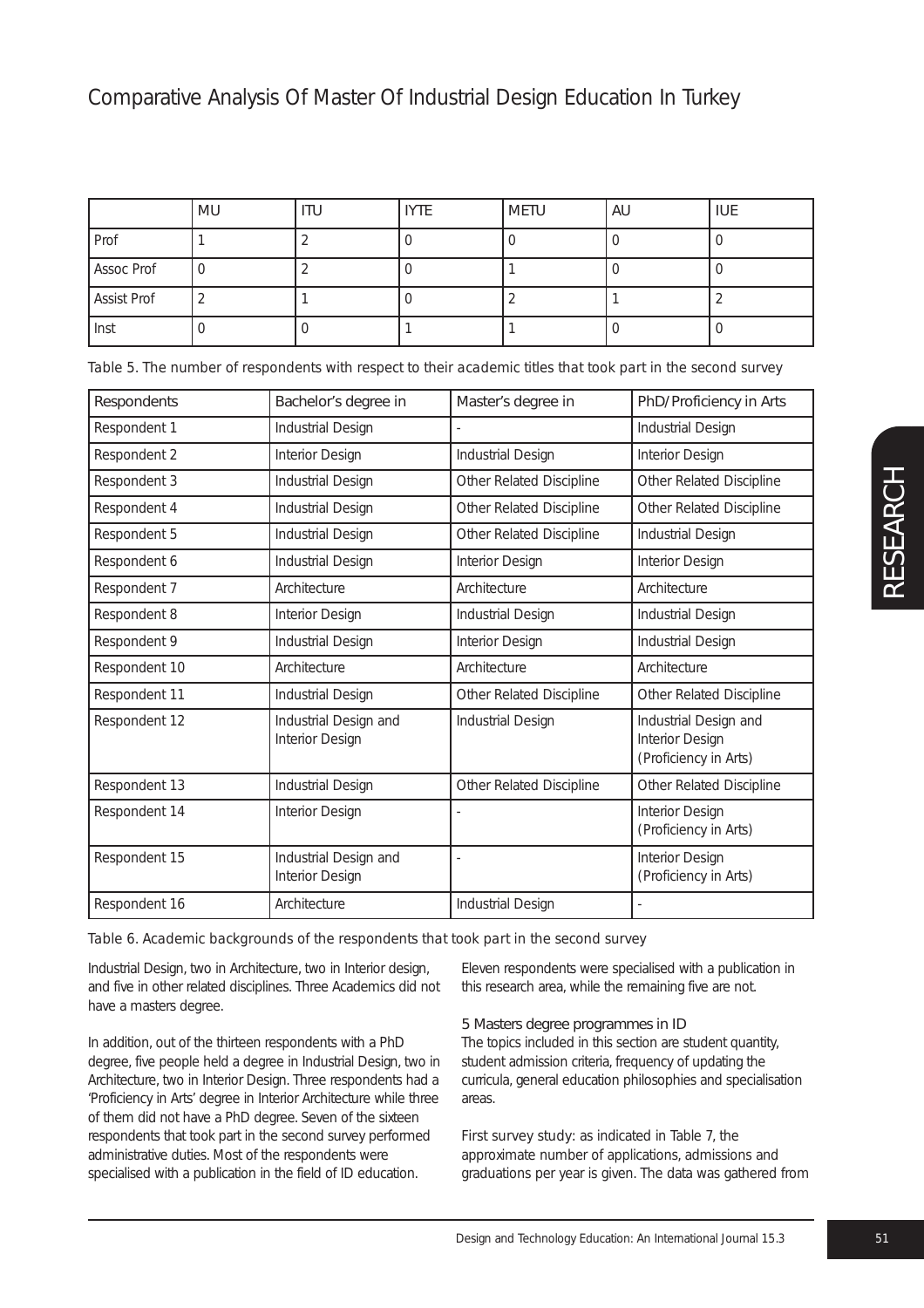

*Figure 4. Distribution of respondents that took part in the second survey with a publication in the field of ID education*

the academics. The average numbers per year were twenty-four for applications, ten for admissions and seven for graduates.

When the respondents were asked from which disciplines they admit students outside the ID discipline, they all answered that they admit students from different disciplines but the weight is on architecture and engineering disciplines. All universities where respondents teach accept students from these two disciplines. Two of the three respondents in METU said that they do not restrict entry from any disciplines and indicated that their department is an interdisciplinary one, and one respondent was more specific saying they admit students from the departments of architecture, interior architecture, graphics, mechanical engineering, and electrical-electronics engineering. Respondents from AU also said that they have no restrictions on disciplines. According to the survey

answers, IUE admits students from the departments of business administration, architecture, interior architecture, mechanical engineering, city and regional planning, textile design and fashion design disciplines. ITU, on the other hand, accepts applications from the fields of engineering, architecture, fine arts and social sciences.

According to the information gathered from one respondent from MU, in early years of the programme the discipline range was held wide. After experiencing that the students were having serious difficulties during the scientific preparation period, the accepted disciplines were limited to architecture, mechanical engineering, ID and fine arts.

In addition, IYTE admits students from the disciplines of industrial ceramics, mechanical engineering, architecture, city and regional planning. A respondent from MSFAU

| <b>Universities</b> | Applicant<br><b>Students</b> | <b>Recently Admitted</b><br><b>Students</b> | <b>Graduate Students</b> | Distribution of Alumni |          |       |
|---------------------|------------------------------|---------------------------------------------|--------------------------|------------------------|----------|-------|
|                     |                              |                                             |                          | Academic               | Industry | Other |
| <b>MSFAU</b>        | 5                            | 5                                           | (Changes every year)     | 30                     | 60       | 10    |
| MU                  | $12 - 15$                    | $5 - 7$                                     | 5                        | 10                     | 70       | 20    |
| <b>ITU</b>          | 45-50                        | $15 - 25$                                   | $5 - 15$                 |                        |          |       |
| <b>IYTE</b>         | 30                           | No Admission Since<br>Autumn 2004           | 5                        | 25                     | 75       |       |
| METU                | 30-50                        | $10 - 20$                                   | $5 - 13$                 | 30                     | 60       | 10    |
| AU                  | $10 - 12$                    | 5                                           | 1                        | 20                     | 80       |       |
| <b>IUE</b>          | 15                           | $6 - 7$                                     |                          | 50                     | 50       |       |

*Table 7. Respondents' estimates on applications, admissions, and graduations and alumni sorted by universities in the first survey*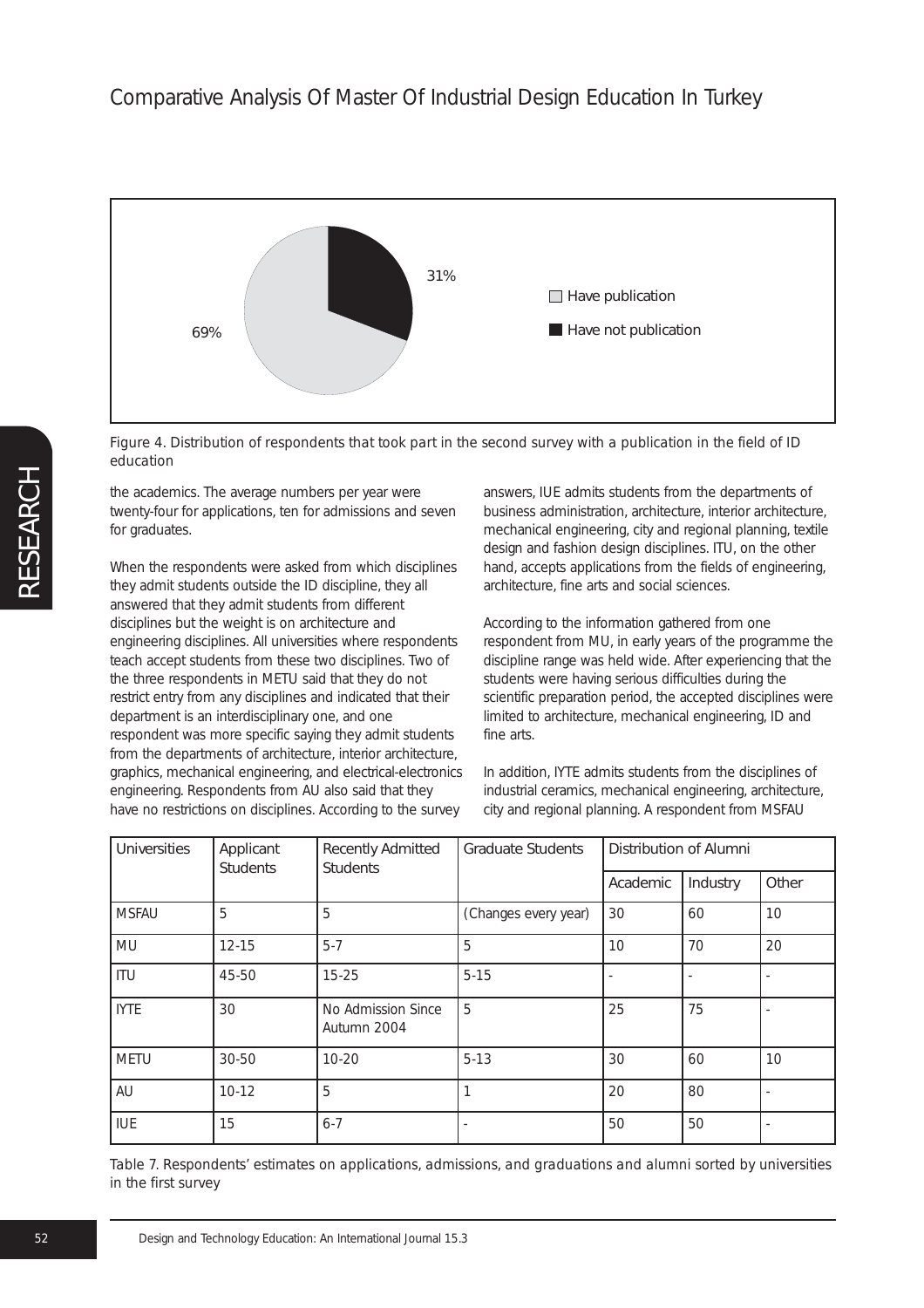| <b>Universities</b> | <b>Accepted disciplines</b>                                                                                       |
|---------------------|-------------------------------------------------------------------------------------------------------------------|
| <b>MSFAU</b>        | Disciplines determined according to that year's needs and vision                                                  |
| MU                  | Architecture, Mechanical Engineering, Fine Arts                                                                   |
| <b>ITU</b>          | Engineering, Architecture, Fine Arts And Social Sciences                                                          |
| <b>IYTE</b>         | Ceramics, Mechanical Engineering, Architecture, City Planning                                                     |
| <b>METU</b>         | Architecture, Interior Design, Graphics, Mechanical Engineering, Electrical Engineering                           |
| AU                  | All Disciplines (Statistic, Business, Mechanical Engineering, Cinema, Mathematic Etc.)                            |
| <b>IUE</b>          | Business, Architecture, Interior Design, Mechanical Engineering, City Planning, Textile Design,<br>Fashion Design |

*Table 8. Accepted disciplines outside the discipline of ID*

| <b>Universities</b> | Frequency of the curricula being updated                       |
|---------------------|----------------------------------------------------------------|
| <b>MSFAU</b>        | Every semester                                                 |
| MU                  | Once per 2 years                                               |
| ITU                 | Once per 10 years (Last update in 2002)                        |
| <b>IYTE</b>         | Upgrading curriculum will be offered in the fall semester 2009 |
| METU                | Once per year                                                  |
| AU                  | Once per 3 years                                               |
| I IUE               | Once per year                                                  |

## *Table 9. Frequency of the curricula being updated according to the universities*

indicated that for every academic year, students from other disciplines are admitted according to that year's needs and vision to conduct interdisciplinary studies. A summary of the topic can be found in Table 8.

Masters degree programmes should be updated and necessary changes should be made in accordance with the developing technology and knowledge. The respondents were asked how frequently their masters degree programmes are updated; and the answers are gathered in Table 9. In addition, the respondent from IYTE did not answer this question because no students are admitted to the masters degree programme. Finally, respondents were asked about the educational philosophy and specialisation area of their universities' masters programme in ID, which is also the last question

of the section. The answers of the three respondents from METU indicated that their masters degree programme is more concentrated on research and thesis, and is intended for aspiring academics. Also, it was the respondents' common opinion that the programme gives opportunity for interdisciplinary study groups and a common language of design is formed among these students. Again, the information gathered from two of the respondents indicates that specialisation in the subbranches of design is not possible for this programme. According to this information, the education philosophy of this programme can be defined as:

The programme is research based and it is open to different disciplines. Our aim is to give a notion that provides a common language for people from other disciplines and designers with practice and to provide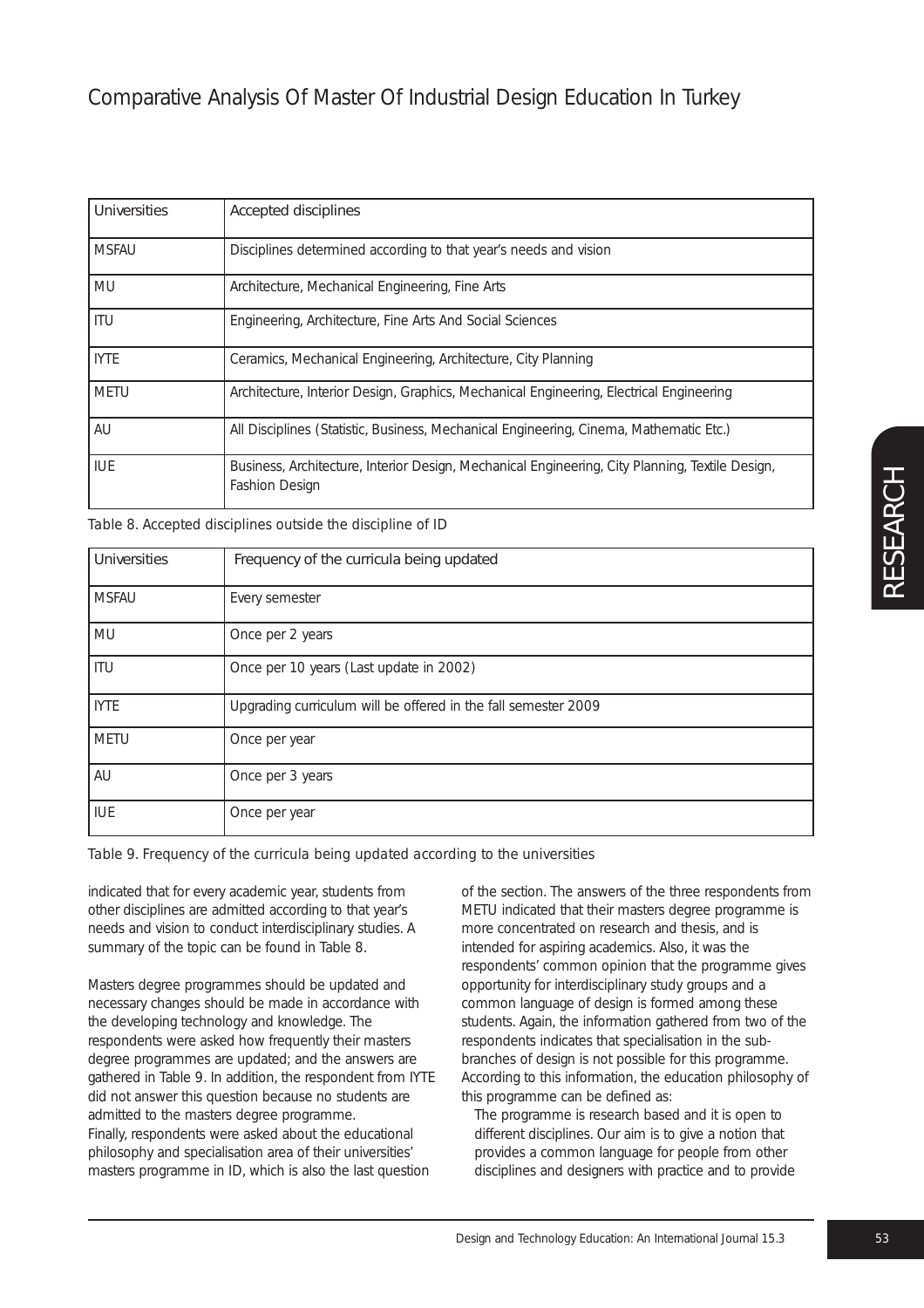understanding for people from other disciplines about how decisions are made in the design process. Topics are weighted over specialisation systematic. These topics are Design Methods, User Focused Design, Analysing the Current Situation of ID Practice in Turkey, Culture-Design Relationship, Design Management and Process, Design Education, Interaction Design and Automotive Design.

In ITU, the programme was intended for academic studies. Particularly, the topics chosen for the theses were intended for the future. Another point is that gathering people from other disciplines under a single roof was considered to be an advantage. Embracing the same view, IYTE added academic familiarity, and design experience was considered in student admission criteria.

The answer of the respondent from IUE also emphasised the issue of gathering people from different disciplines and explained the programme's philosophy as:

In Design Studies masters degree programme, our students conduct thesis/project studies in specialisation areas of their own choice. In the programme, gathering design disciplines under a single roof, an upper title is formed and it is aimed to provide research and application focused specialisation by interaction.

According to the information taken from the respondents from MU, their effort and mission are to combine the education provided with the students' original disciplines. On the other hand, again based on the information from the respondents, AU differs from others by its perception of education. The university places a great deal of importance on collaboration with the industry and they are in joint projects with big companies in the industry. Their education philosophy could be explained as:

With regard to its educational philosophy AU focuses on university-industry collaboration. This approach is also true for masters education. Generally, in the courses, we conduct projects with industrial organisations like Ford, Otosan-Arçelik etc.

Additionally, with respect to its education philosophy, MSFAU chose to train students that are successful both in practice and in theory.

Second survey study: Respondents were asked to give a ratio. If they did not keep statistics about the areas classified as academic and industrial market groups, they were asked to come up with approximate estimates about the admissions. The data was gathered from the academics taking part in the survey study.

#### 5.1 Analysis of educational systems in the masters degree programmes

After getting the opinions about the advantages of masters degree education over undergraduate education, the researcher asked the respondents to evaluate educational systems of ID masters degree programmes in terms of the weaknesses and strengths both in the first and second survey studies.

'The Strengths of Masters Degree Programmes in ID in Turkey', was formed with the help of the data gathered from the first survey study (Imamogulları, 2008). The points raised by at least one of the respondents in the final section of the survey were as follows:

| <b>Universities</b> | Applicant              | <b>Distribution Of Alumni</b>              |              |           |
|---------------------|------------------------|--------------------------------------------|--------------|-----------|
|                     | <b>Students</b>        | Acedemic (%)                               | Industry (%) | Other (%) |
| MU                  | $5 - 15$               | 10                                         | 60           | 30        |
| ITU                 | 30-50                  | 35                                         | 50           | 15        |
| <b>IYTE</b>         | 5-15 (Until 2003-2004) | 25                                         | 60           | 15        |
| <b>METU</b>         | $15 - 20$              | 40                                         | 50           | 10        |
| AU                  | 30-50                  |                                            |              |           |
| IUE                 | $15 - 30$              | No graduates yet but academic career aimed |              |           |

*Table 10. Respondents' estimates on applicants and distribution of alumni according to universities in the second survey*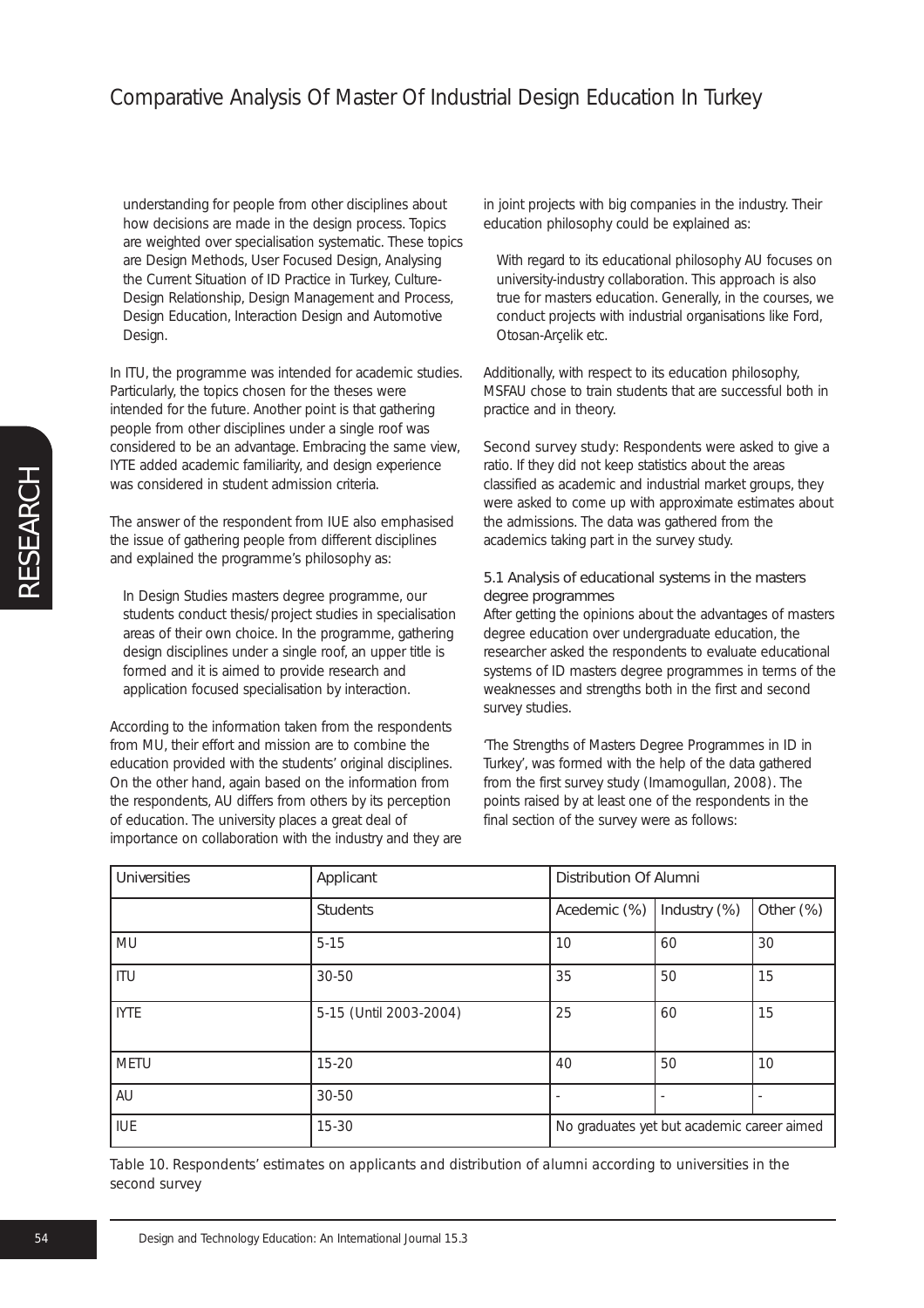- 1. The profile of the academic staff is improving as the number of internationally renowned academics who come back to universities in Turkey upon completing their studies abroad is increasing.
- 2. There is a considerable increase in the number of national and international publications in this discipline.
- 3. An interdisciplinary educational policy has been embraced. Academics from other disciplines can now teach in the departments of industrial design.
- 4. Access to international publications has become easier since university libraries have become more extensive and diverse in terms of the number of publications and databases.
- 5. Departments now have connections with those abroad, and exchange programmes have become available, which enable students as well as faculty members to experience different countries and cultures.
- 6. Technical facilities such as new workshops and laboratories have been launched.
- 7. The areas of specialisation have improved such as interaction design, and automotive design.
- 8. Interdisciplinary programmes have brought more flexible educational scheme.
- 9. Now that the programme of industrial design is recognised, students coming to the departments are more eager and motivated. This increases quality.
- 10. Increase in the number of students coming from diverse disciplines has improved the student profile.
- 11. A graduate degree in industrial design has gained importance in job applications, and students have begun to see this programme as a career path.
- 12. Since competition in the industry has become more intense, firms have become more conscious and begun acting as sponsors in educational projects.

'The Weaknesses of Masters Degree Programmes in Industrial Design in Turkey', was formed with the help of the data gathered from the first survey study. The points raised by at least one of the respondents in the final section of the survey were as follows:

- 1. Excessive workload of the present academic staff is decreasing efficiency.
- 2. The academic staff is insufficient in numbers, and the number of academics in the field is even decreasing.
- 3. Since departmental courses are determined in accordance with the majors of the present academics, they are temporary. For this reason, some courses are never available, and some of them are left out of the curricula.
- 4. Since only academics with a doctoral degree can teach in the masters degree programme, students are

deprived of the practical support of designers actively working in the industry.

- 5. The present masters degree programmes are not radically different from one another since they all fluctuate between practice and research without making a clear choice.
- 6. There are not enough practice-based theses completed in the field since the majority of them are theory-based.
- 7. Since masters degree programmes do not get enough financial support, the infrastructure is not very strong.
- 8. The masters degree courses fail to meet the needs of the national industry and design culture. The curricula are not updated.
- 9. The programmes lack quality accreditation.
- 10. The educational background of the students admitted to the masters degree programme is not diversified. The number of students coming from outside of design-based disciplines is still too limited.
- 11. Some students who are enrolled in the programme have difficulty finding time for their studies since they are working. This decreases the quality of education in the programme.
- 12. Since firms underestimate collaboration between disciplines, university-industry collaboration is less effective in masters degree programmes than undergraduate ones.
- 13. Due to the lack of advanced laboratories, universityindustry collaboration is not sufficient in masters degree programmes.

## 6 Comparative results of the research

The researcher conducted a situation analysis study in order to examine the masters degree education in industrial design in Turkey through a comparative analysis of the existing education systems.

The situational analysis concentrated on three main questions:

- What are the institutional structure, missions, and visions of the universities offering a masters degree in the field of industrial design in Turkey?
- What are the educational curricula and course descriptions of these programmes?
- What is the general situation of the teaching staff and students in these programmes?

It was found out that the seven masters programmes in ID do not display many differences. However, some points should be highlighted. In this regard, AU and IUE are different from each other in terms of educational structure. Since the programme in AU is connected to the vocational school of industrial art, its educational philosophy, as well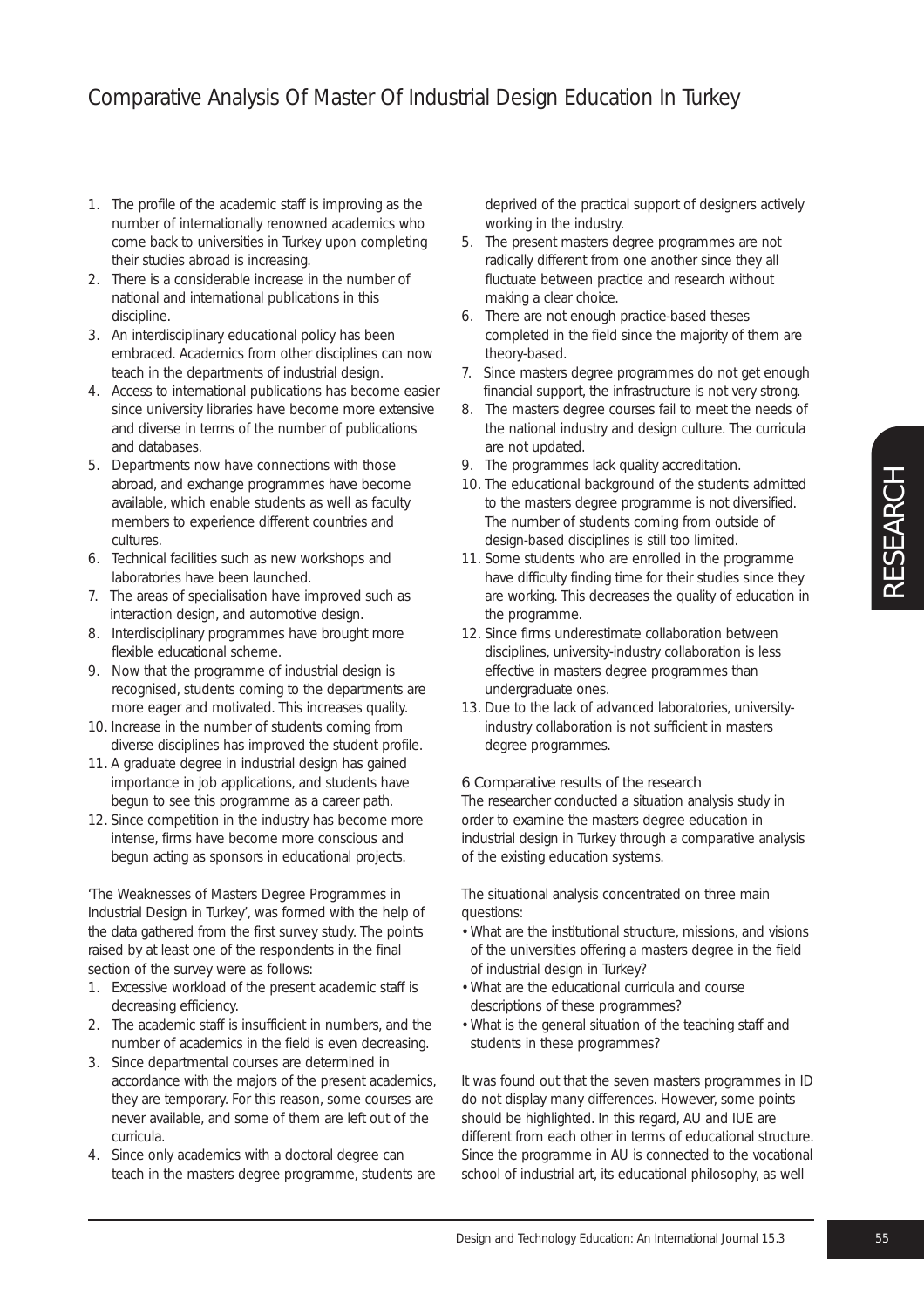as the academic staff have been influenced by that industry. The programme also reflects the needs of that industry. On the other hand, the programme in IUE is an interdisciplinary one, as it encompasses various disciplines of design. This kind of educational structure not only provides variety in academic personnel but it also enriches the programme with interdisciplinary courses. The programme in METU also differs from the others as it embodies a 'human factors usability lab' and the international 'Interaction Design' programme.

The sections indicating the views of the respondent academics were coded and analysed in comparison with the main research questions. As can be seen from the figures indicating educational background of the respondents, academics who teach in masters degree programmes in ID were predominantly from design related disciplines such as architecture and interior design whereas engineering based background is not very common. The nature of the programmes was also parallel to the general outlooks of the academics showing a weight of design theory. Contribution of an engineering approach in the curricula is secondary when compared with the weights of design disciplines and this can be again interpreted as a reflection of the academic structure.

*What are their views regarding the benefits of having a masters degree in industrial design?* From their point of view, masters degree programmes have mostly been designed towards theory and research that equips students with academic skills. Besides, these programmes embody a more 'advanced' education than undergraduate ones, which enable graduates coming from different universities/disciplines to gain experience in working together in the industry.

## *What do they think about the weaknesses and*

*strengths of the current education system?* With regard to the weaknesses of the masters degree programme, it could be said that 'problems concerning the academic staff' reported by all respondents created unanimity. That was, excessive workload of the present academic staff was decreasing efficiency. Furthermore, they were insufficient in numbers, and the number of academics working in the field was even decreasing. However, not much was being done. Another weak point is that masters degree programmes do not get enough financial support, and also the infrastructure is not very strong.

With regard to the strengths of the masters degree programme, the respondents seemed to agree with the following points: the increase in the number of publications, the fact that university libraries have become more extensive and that access to academic sources has become easier. In addition, an interdisciplinary educational policy has been embraced so that academics from other disciplines can now teach in the department. Exchange programmes have also become available in all Turkish universities so that students can gain international experience. Besides, more eager and motivated students were enrolling in the programmes, which increase the quality and improves the student profile.

## 7 Further Studies

As the literature survey shows, the relevant literature is almost non-existent. Therefore, this research can be regarded as the only study in its own field in Turkey, which comparatively analyses the current situations of masters degree education in ID. For this reason, it is necessary to conduct more studies on this field, and new resources should be formed, as the graduate programmes in ID are capable of coming up with new developments.

This study centres on the masters degree programmes in ID in Turkey. In the future studies, the scope can be widened by including the programmes abroad in order to make a comparative analysis. In this way, the needs of the programmes in Turkey could be determined.

Finally, one more recommendation for further studies about collecting qualitative data is that a survey in the form of 'Delphi Technique', which is based on a structured process for collecting and distilling knowledge from a group of experts, can be carried out in order to obtain common perceptions on masters study in the field of Industrial Design.

#### References

Asatekin M, Hasdoğan G and Gürsu H (1997). Master of Science in Industrial Design: Programme Proposal for 1996-97 Academic Years. Middle East Technical University, Faculty of Architecture, Department of Industrial Design.

Balcıoğlu T (1998). Tasarım Eğitimi Felsefesi Olusumunda Üç Temel Eksen, In Nesnel 1: *Türkiye de Tasarım E*ğ*itimi*, ed. H. Alpay Er, Fatma Korkut and Özlem Er, pp. 15-17. Istanbul: ETMK and Boyut Press.

Bayazıt N (1994). Definitions of Design For The Purpose of Teaching Design Methods and Design Management, In: *Tasarım Endüstri ve Türkiye: Uluslararası Endüstri Ürünleri Tasarımı Sempozyumu*, pp. 202-208. Ankara: The Middle East Technical University Press.